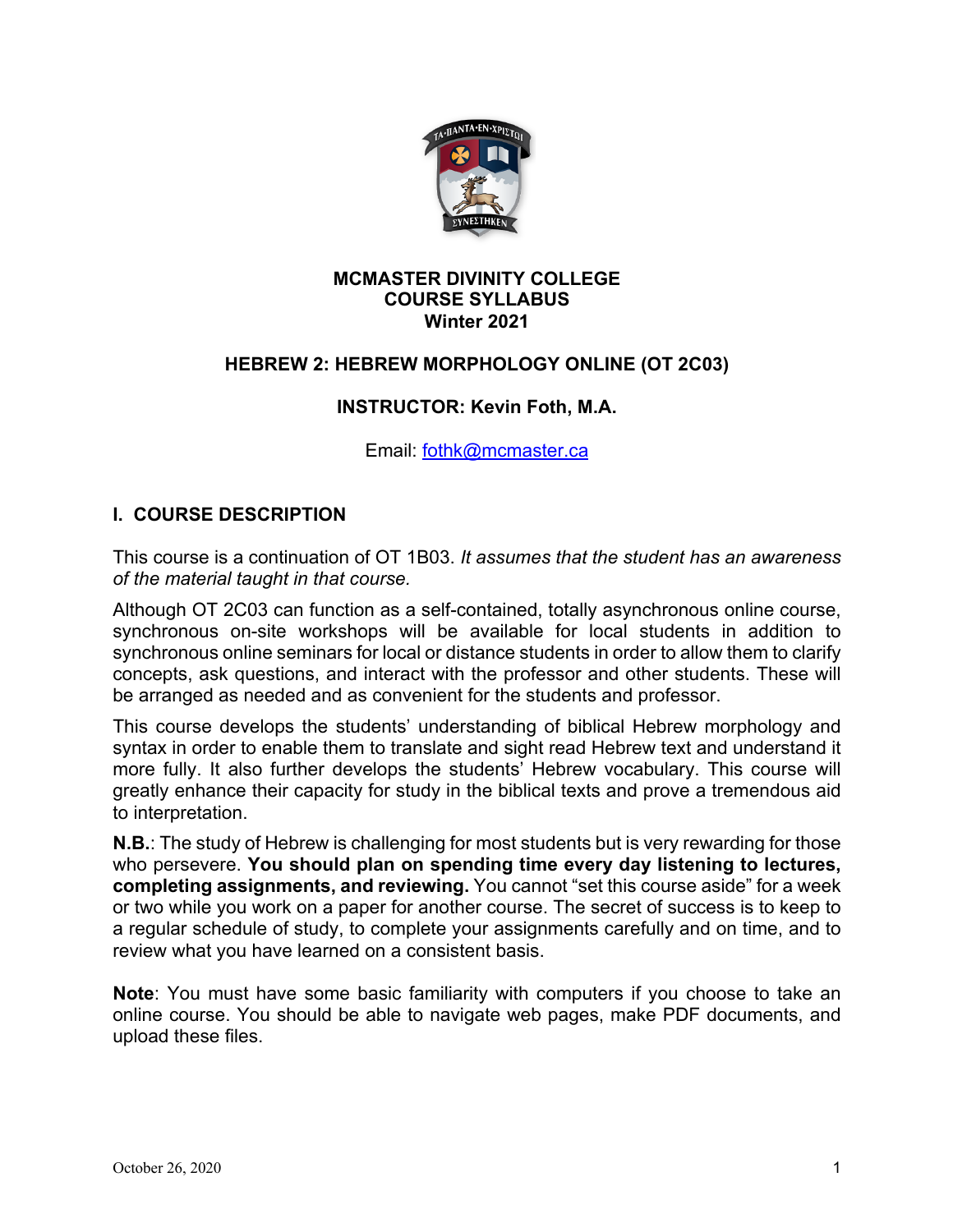## **II. LEARNING OUTCOMES**



# a. Knowing

- To understand and recognize the forms (morphology) of Hebrew words as they are used in various ways in sentences
- To deepen understanding of Hebrew syntax/grammar
- To continue to build a solid basic vocabulary of Classical Hebrew words
- b. **Being** 
	- To embrace the value of understanding the original language in exegeting the biblical text
	- To enrich one's understanding of another culture through knowledge of that culture's language
	- To deepen one's relationship with God through interacting with Scripture.
- c. Doing
	- To engage with the Scriptures in their original language and context
	- To be able to translate most Hebrew passages into English in a way that reflects their original meaning
	- To develop the ability to read directly from the Hebrew Scriptures
	- To develop skills in using grammars and dictionaries when translating and interpreting Hebrew texts

## **III. COURSE REQUIREMENTS**

## **A. REQUIRED TEXTS/MATERIALS1**

#### **1. Textbook:2**

Pratico, Gary D., and Miles Van Pelt. *Basics of Biblical Hebrew Grammar*. 3rd ed. Grand Rapids: Zondervan, 2019. ISBN: 978-0310533498



<sup>1</sup> Students who have taken OT 1B03 will already have at least the videos and workbook.

<sup>2</sup> Note: An older edition of this series has just been replaced. Be sure to purchase the same 3rd edition for the textbook, workbook, videos, and the optional vocabulary cards so they correlate with each other.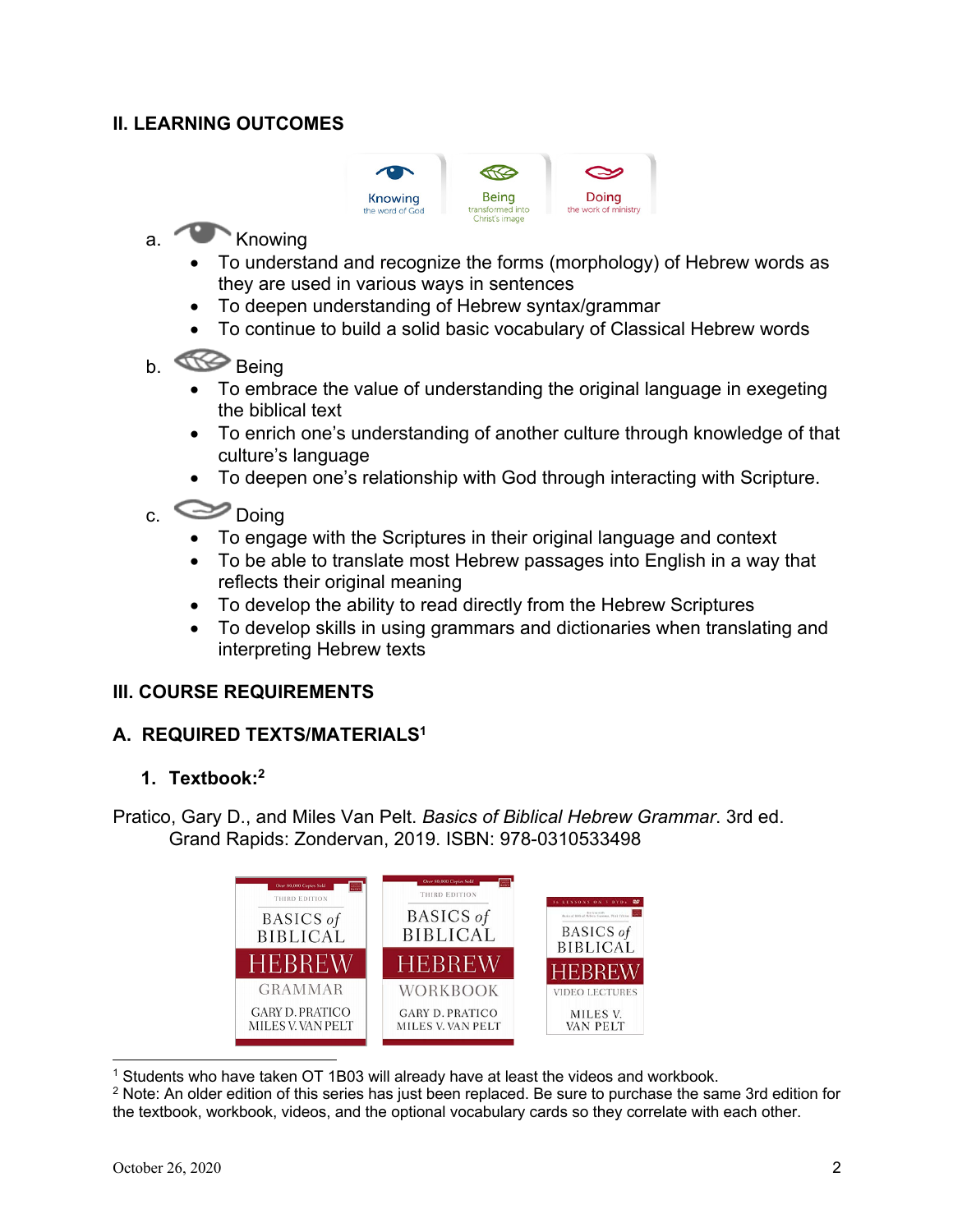### **2. Workbook**

Pratico, Gary D., and Miles Van Pelt. *Basics of Biblical Hebrew Workbook*. 3rd ed. Grand Rapids: Zondervan, 2019. ISBN: 978-0310533559

#### **3. Video Lectures**

Van Pelt, Miles. *Basics of Biblical Hebrew Video Lectures*. 3rd ed. Grand Rapids: Zondervan, 2019. ASIN: 0310538602

### **4. Lexicon:**

Clines, David J. A., David M. Stec, and Jacqueline C. R. De Roo. *The Concise Dictionary of Classical Hebrew*. Sheffield: Sheffield Phoenix, 2009. ISBN: 978-1906055790

This is the best and most up to date single volume print lexicon available for Hebrew.



## **Textbook Purchase**

All required textbooks for this class are available from the College's book service, READ ON Bookstore, Room 145, McMaster Divinity College. Texts may be purchased on the first day of class. For advance purchase, you may contact READ ON Bookstore, 5 International Blvd, Etobicoke, Ontario M9W 6H3: phone 416.620.2934; fax 416.622.2308; email books@readon.ca. Other book services may also carry the texts.

**Note:** The **video lectures** are not available in our bookstore. They may be purchased online:

- 1. from Amazon or Chapters-Indigo as a **set of discs** that covers both Hebrew 1 and 2,
- 2. from https://www.christianbook.com/basics-of-biblical-hebrew-videolectures/9780310538608/pd/538600?event=ESRCG (3rd ed) as a set of discs,
- 3. and as a **download** from https://vimeo.com/ondemand/bbh (3rd ed.). For the download options there is "instant delivery."

They may also be available from other sources.

## **B. COURSE WEBSITE**

A course website has been established on *Avenue to Learn,* also referred to as A2L, (http://Avenue.mcmaster.ca/) that contains learning resources and more detailed instructions. The link to this website will appear on A2L a few days before the course begins.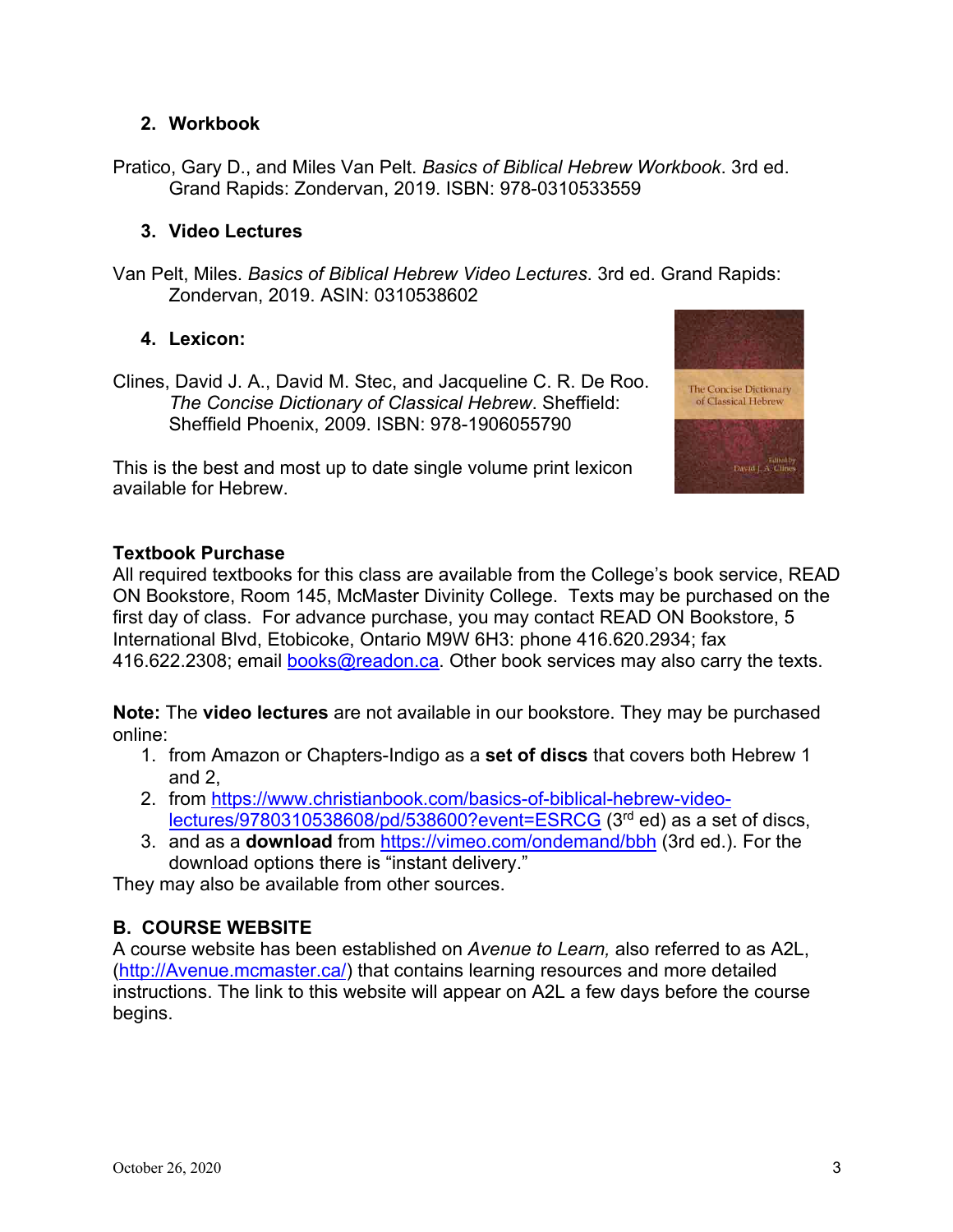## **C. RECOMMENDED RESOURCES**

At least one aid to learning vocabulary is strongly recommended. The following are keyed to the course text:



1. Old Testament Hebrew Vocabulary Cards. 3rd ed. ISBN: 978-0310534181

2. Basics of Biblical Hebrew Vocabulary Audible Audiobook (3rd ed.) ASIN: B07LCSPFNT.

3. Quizlet: https://quizlet.com/subject/basics-of-biblical-hebrew-3rd/ (Up to Ch 17 currently available. More to come.)

4. FlashWorks vocabulary learning computer program. This is a free download from https://www.billmounce.com/flashworks. It is designed for the 2<sup>nd</sup> edition but is adaptable and still useful.

## **D. ASSIGNMENTS AND GRADING**

**Note:** It is extremely important that you do not become dependent on Bible software programs as a substitute for learning. These programs cannot be used on tests and exams. You are **strongly** advised not to use these programs until later in the learning process.

| <b>Vocabulary Quizzes</b> | 10%  |
|---------------------------|------|
| <b>Workbook Exercises</b> | 20%  |
| <b>Term Test 1</b>        | 15%  |
| <b>Term Test 2</b>        | 20%  |
| <b>Oral Reading</b>       | 5%   |
| <b>Final Exam</b>         | 30%  |
| <b>Total Grade</b>        | 100% |

#### **Policy for Missed Quizzes, Tests, and Assignments:**

Further details for assignments are given on the *Avenue to Learn* website. There is flexibility in when students complete assignments and tests, but they must be completed by a deadline. It is essential in a language course that students do not fall behind if they are to be successful. Marks will be deducted for late assignments or delayed tests if there is no valid reason, such as major illness (a doctor's note may be required) or a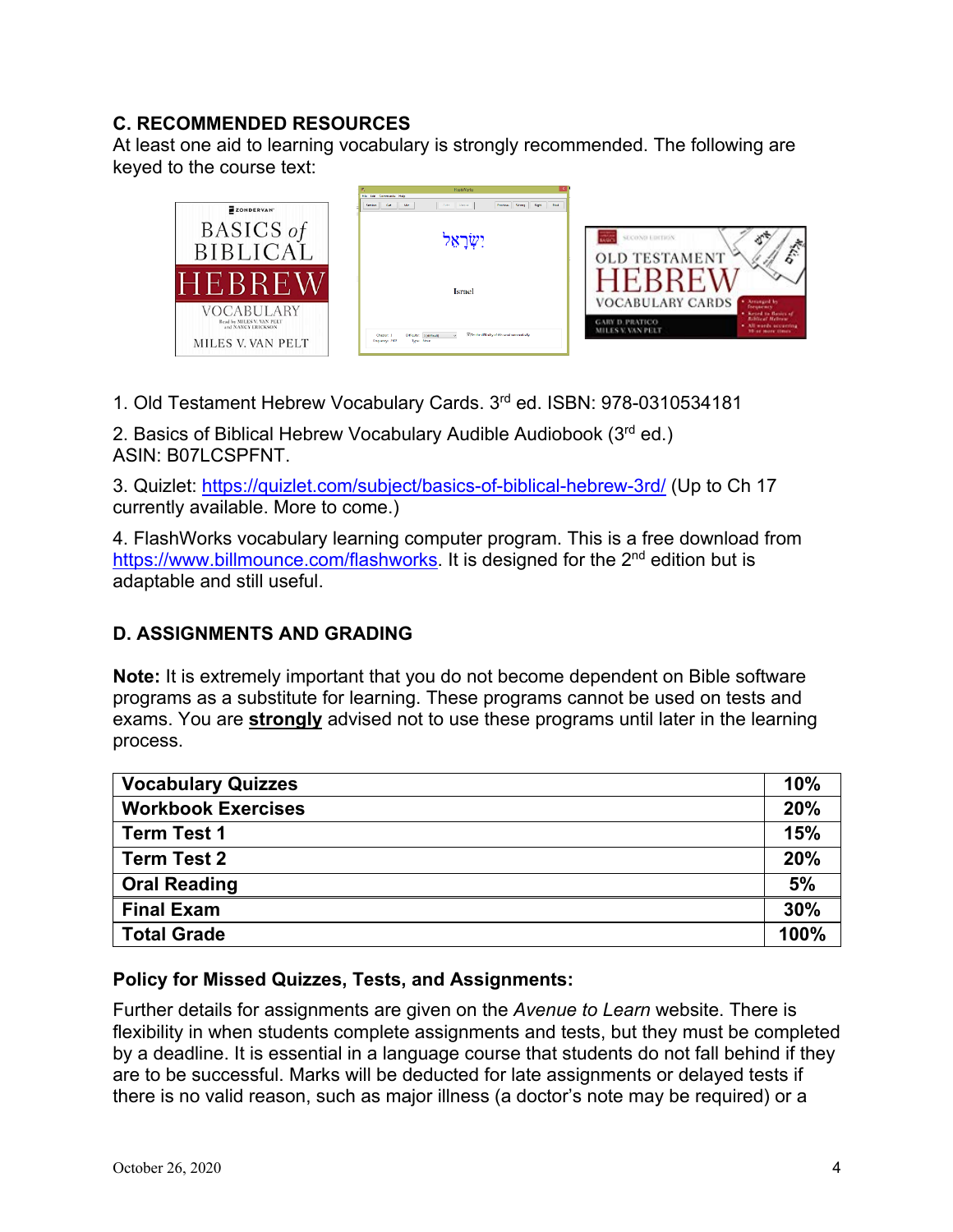major family crisis. The deduction will be 3% per day. If you have a valid reason to request an extension, please email me at fothk@mcmaster.ca *before* the due date. Please schedule your time carefully.

**1. Vocabulary Quizzes: 10%.** Students will complete brief online quizzes on the vocabulary included in each chapter.

**2. Workbook Exercises: 20%.** Each chapter in the textbook has a corresponding chapter in the workbook. Once a chapter has been covered by the video lecture and text, students must then complete the corresponding workbook pages. Students are required to complete a *minimum* of 1/2 (one half) of each exercise, that is, every other question (1, 3, 5 or a, c, e) in each exercise, and any extended translation passages. They must not do the simply the first half or the shortest/easiest half. Workbook exercises will be handed in for grading on a regular basis as indicated on the schedule below. This will be done as follows:

The pages will be scanned or clearly photographed and uploaded as *one* PDF file (one workbook page to electronic page, right side up) to the Assignment Box for that assignment. Answers must be legible. They will be returned to A2L within a week with comments. Every question will not be checked and corrected. Since you have an answer key and can consult the versions, you are expected to self-correct as part of the learning process. However, helpful feedback will be given.

**Important:** Students **must** show evidence in their workbooks of individual effort, such as parsing, highlighting, tentative translations, and corrections. Specific instructions and examples are given on the course website. You will be evaluated by the rubric on A2L; please check this before completing your workbook. **Do not** give in to the temptation to simply copy from an English translation; this is plagiarism. The only way to learn to read Hebrew is by doing the translations yourself. However, **after** you have completed your translation as well as you can, **be sure** to check your translation against a good, recent, fairly literal translation such as the NASB, NIV, or NRSV.

**3. Term Test 1: 15%.** This will cover all material up to chapter 25 and will include parsing and translations.

**4. Term Test 2: 20%.** This will cover all material up to

**4. Oral Reading: 5%.** Students will be tested on their oral reading of a passage from Jonah, available from http://www.animatedhebrew.com/jonah/jonah\_01.html. Details will be provided on *Avenue to Learn*.

**5. Final Exam: 30%.** Review materials will be provided. The exam will cover all material up to Chapter 35 and will include vocabulary, parsing, and translations.

**Important:** Learning a language is a **cumulative process**. Students will be expected to know the material from Chapter 1 in the text up to the last chapter cited, including vocabulary, for all tests and exams.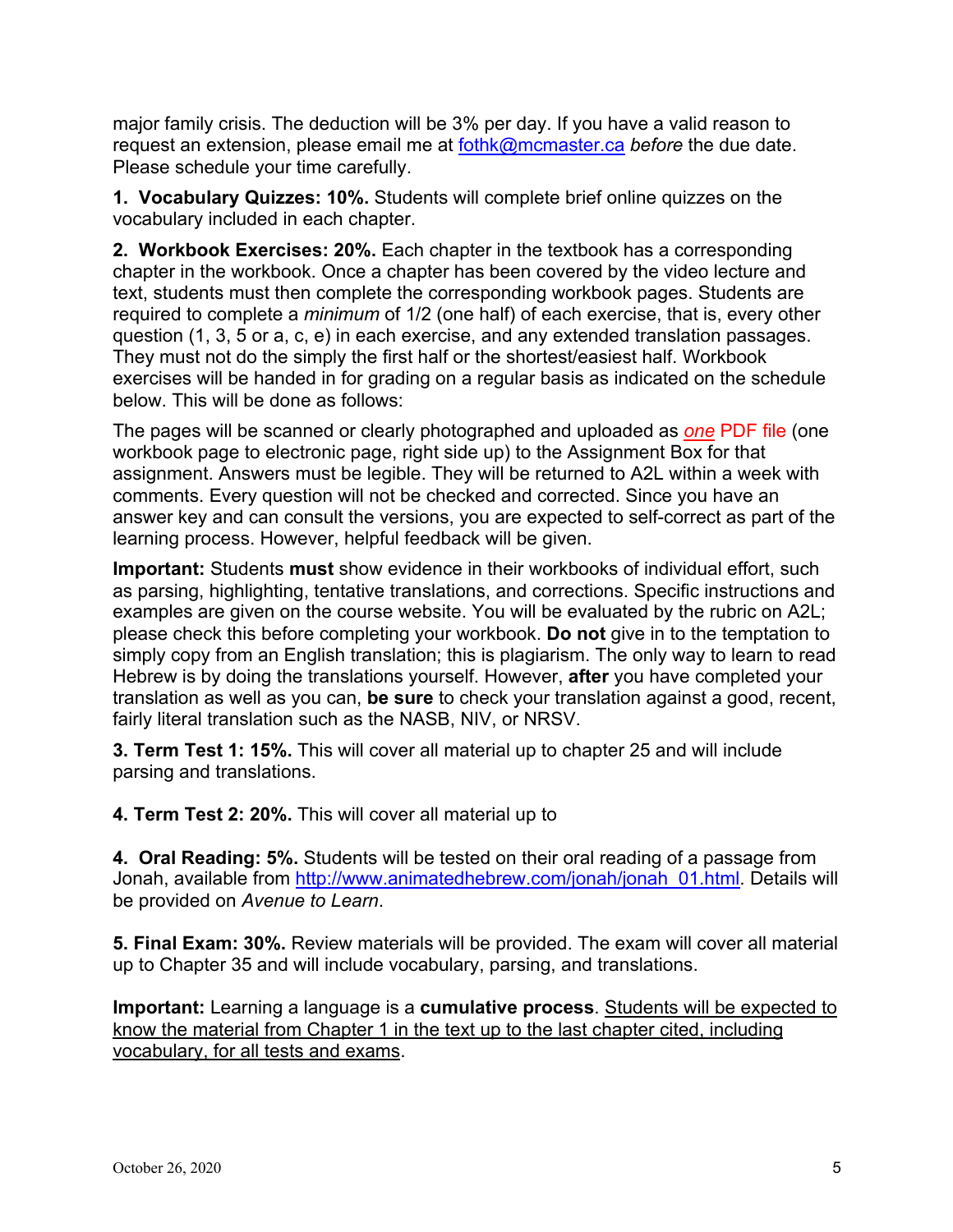**Note:** The tests and exam must be submitted by the due dates indicated below and must be completed within an allotted time. NOTE THAT ALL TERM TESTS AND THE EXAM MUST BE PROCTORED ELECTRONICALLY. Details for test procedures will be given in the online classroom.

## **IV. CONTACT WITH THE INSTRUCTOR**

The instructor will be available via email, in person, by phone, or by Skype. Please do NOT use the built-in A2L email system, but the direct email address fothk@mcmaster.ca. Students are encouraged to schedule conversations with the instructor during the semester and is responsible for initiating this interaction. Remember, there are no "dumb questions"; questioning is a good way to engage in the learning process. I will do my best to reply to any emails or questions on A2L within 24 hours on weekdays.

On the discussion pages on A2L, the student will be able to interact with any other students who may be taking the course. No marks are assigned for participating in this discussion but the interaction may be helpful.

## **V. COURSE SCHEDULE**

| <b>Wk</b>      | <b>Week</b><br><b>Starting</b> | <b>Text</b>      | <b>Content</b>                                                    | <b>Wkbk/Tests</b>                                                                                       | <b>Vocab Quizzes;</b><br><b>Oral Reading</b>                     |
|----------------|--------------------------------|------------------|-------------------------------------------------------------------|---------------------------------------------------------------------------------------------------------|------------------------------------------------------------------|
| $\overline{1}$ | Jan 4                          | Ch. 17           | <b>Waw Consecutive</b>                                            |                                                                                                         |                                                                  |
| 2              | Jan 11                         | Ch. 18           | Qal Imperative                                                    |                                                                                                         | <b>Vocabulary Quiz 1</b><br>(Ch. 1-18), due by<br>Thurs, Jan 14. |
| $\overline{3}$ | Jan 18                         | Ch. 19           | Pronominal Suffixes on<br>Verbs                                   |                                                                                                         |                                                                  |
| $\overline{4}$ | <b>Jan 25</b>                  | Ch. 20<br>Ch. 21 | <b>Qal Infinitive Construct</b><br><b>Qal Infinitive Absolute</b> | Workbook 1 Ch. 17-<br>21 due by Wed, Jan<br>27.                                                         | <b>Vocabulary Quiz 2</b><br>(Ch. 1-20), due by<br>Thurs, Jan 29. |
| 5              | Feb 1                          | Ch. 22<br>Ch. 23 | <b>Qal Participle</b><br>Syntax, Qal Cohortative,<br>and Jussive  |                                                                                                         | <b>Vocabulary Quiz 3</b><br>(Ch. 1-23), Thurs,<br>Feb 4.         |
| 6              | Feb 8                          | Ch. 24<br>Ch. 25 | Niphal Stem, Strong<br>Verbs<br>Niphal Stem, Weak<br>Verbs        | Term Test 1 to Ch.<br>23 due by Monday,<br>Feb 8.<br>Workbook 2 Ch. 22-<br>25 due by Friday,<br>Feb 12. | <b>Vocabulary Quiz 4</b><br>(Ch. 1-25), Thurs,<br>11.            |
| $\overline{7}$ | Feb 15                         | Ch. 26<br>Ch. 27 | Hiphil Stem, Strong<br>Verbs Hiphil Stem, Weak<br>Verbs           |                                                                                                         | <b>Vocabulary Quiz 5</b><br>(Ch. 1-27), Thurs,<br>Feb 18.        |

Please see course website for updated syllabus with the 8-week summer format.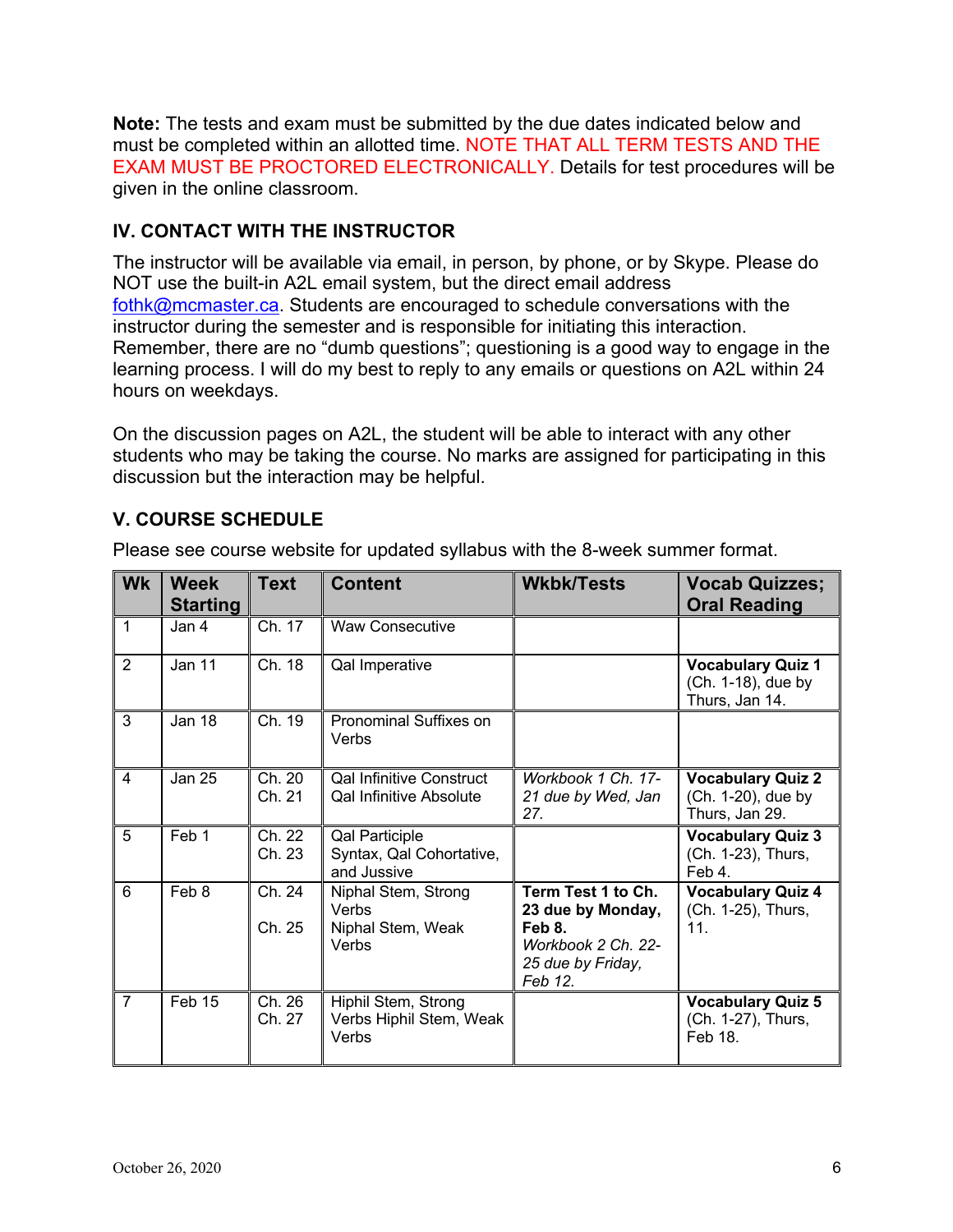| $\overline{8}$ | Feb <sub>22</sub> | Ch. 28<br>Ch. 29 | Hophal Stem, Strong<br>Verbs<br>Hophal Stem, Weak<br>Verbs            |                                                               | <b>Vocabulary Quiz 6</b><br>(Ch. 1-29), Thurs,<br>Aug 13. |
|----------------|-------------------|------------------|-----------------------------------------------------------------------|---------------------------------------------------------------|-----------------------------------------------------------|
| 9              | Mar 1             | Ch. 30           | Piel Stem, Strong Verbs                                               |                                                               |                                                           |
| 10             | Mar 8             | Ch. 31           | Piel Stem, Weak Verbs                                                 | Workbook 3 Ch. 26-<br>31 due by Friday,<br>Mar 12             |                                                           |
| 11             | <b>Mar 15</b>     | Ch. 32<br>Ch. 33 | Pual Stem, Strong Verbs<br>Pual Stem, Weak Verbs                      | Term Test 2 to Ch.<br>31 due by Monday,<br><b>Mar 15.</b>     | <b>Vocabulary Quiz 7</b><br>(Ch. 1-32), Thurs,<br>Mar 19. |
| 12             | <b>Mar 22</b>     | Ch. 34<br>Ch. 35 | Hithpael Stem, Strong<br><b>Verbs</b><br>Hithpael Stem, Weak<br>Verbs | Workbook 4 Ch. 32-<br>35 due by Friday,<br>Mar 27.            | <b>Vocabulary Quiz 8</b><br>(Ch. 1-35), Thurs,<br>Mar 26. |
| 13             | <b>Mar 29</b>     | Ch 36            | Introduction to the<br>Hebrew Bible;<br><b>Review</b>                 | Oral Reading<br>Monday, Mar 29.                               |                                                           |
| 14             | Apr 5             | Exam<br>Week     | Exam                                                                  | Final Exam <sup>*</sup> to Ch.<br>35 due by Friday,<br>Apr 9. |                                                           |

## **VI. GENERAL GUIDELINES FOR THE SUBMISSION OF WRITTEN WORK**

#### **Style**

All stylistic considerations (including but not limited to questions of formatting, footnotes, and bibliographic references) must conform to the McMaster Divinity College Style Guidelines for Essays and Theses https://mcmasterdivinity.ca/resources-forms/mdcstyle-quide/. Failure to observe appropriate form will result in grade reductions.

## **Gender Inclusive Language**

McMaster Divinity College uses inclusive language for human beings in worship services, student written materials, and all its publications. It is expected that inclusive language will be used in chapel services and all MDC assignments. In reference to biblical texts, the integrity of the original expressions and the names of God should be respected, but you will need to use gender-inclusive language for humans, and you will need to quote from a gender-inclusive version such as the following: NRSV (1989), NCV (1991), TEV/GNB/GNT (1992), CEV (1995), NLT (1996), TNIV (2005), and the Common English Bible (CEB 2011).

#### **Academic Honesty:**

Academic dishonesty is a serious offence that may take any number of forms, including plagiarism, the submission of work that is not one's own or for which previous credit has been obtained, and/or unauthorized collaboration with other students. Academic dishonesty can result in severe consequences, e.g., failure of the assignment, failure of